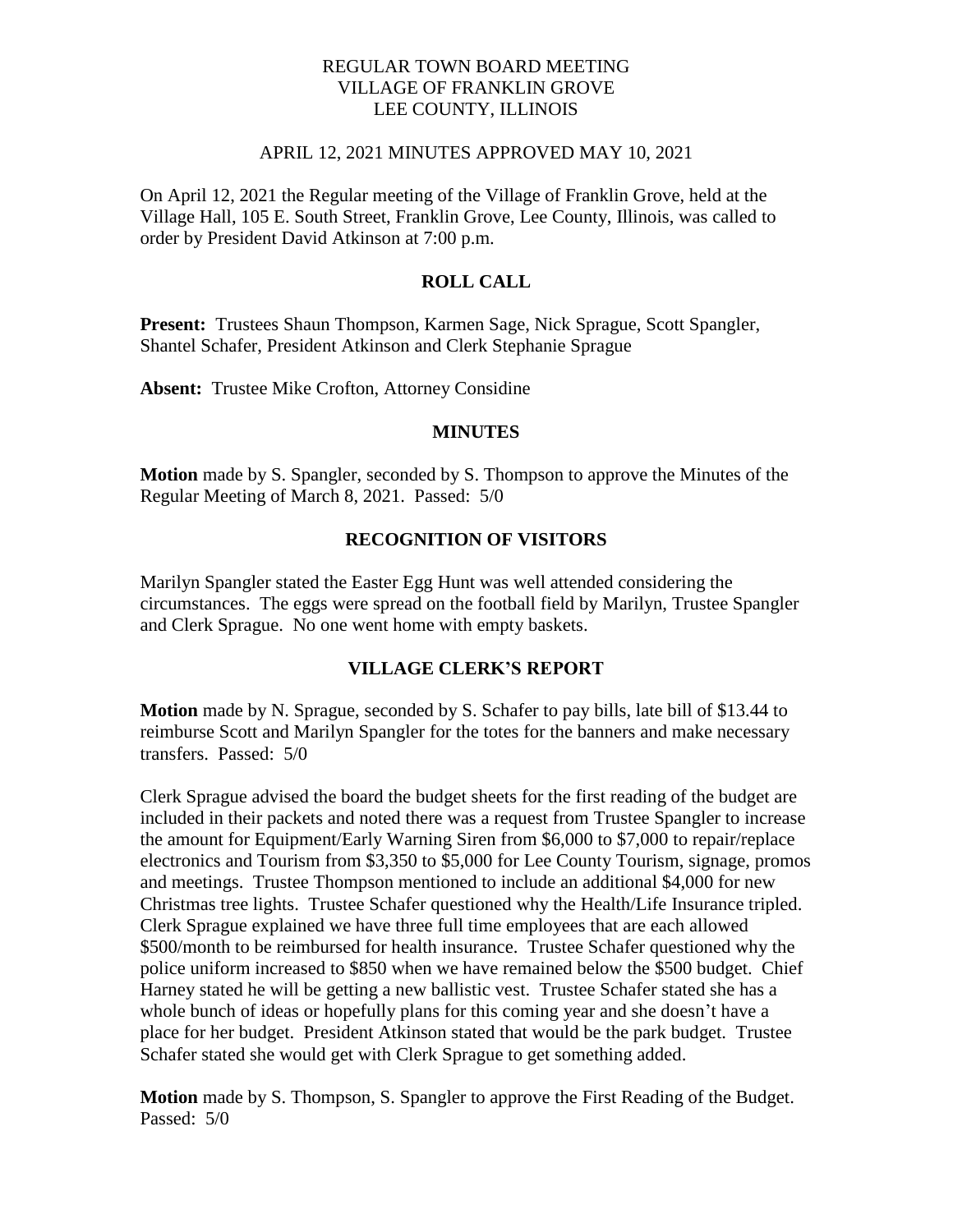Clerk Sprague informed the board last April it was determined by the board to waive late fees on water bills for 4 quarters due to Covid. This water note is designated for the direct link to the Annual Consumer Confidence Report. President Atkinson stated we can communicate that on the next quarter billing cycle. Clerk Sprague will communicate to the customers that are currently delinquent that late fees will resume the next quarter.

### **POLICE REPORT (Chief Harney)**

Miles on the police car  $-784$ Complaints/Calls for Service – 17 Traffic Stops – 7 Traffic Arrest  $-2$ Traffic Warnings – 9 Ordinance Warnings – 2 House Check – 1 Assist other  $Agency - 2$ Investigation  $-1$ 

Trustee Spangler stated he hasn't seen Chief Harney watching the stop signs, today at recess he saw someone blow right through a stop sign right by the grade school. We need to make people aware we are stopping them for not stopping at stop signs, need to have a deterrent and that will be when they start getting pulled over for it. He stated there is a trucking company that constantly comes through town. President Atkinson stated not anymore, Trustee Sprague had them reroute outside of town. President Atkinson asked Chief Harney to commit a little time at the stop signs.

Trustee Schafer stated the miles on the car this month is significantly higher so she does believe he is out there patrolling more. She stated President Atkinson told him to write as many tickets as he can. President Atkinson stated that was sarcasm. Trustee Schafer stated nothing is getting better, the excuses are getting tiring, we have more drug problems, crime problems, speeding problems, she joined the board because of speeding and 1-1/2 years later it is still a problem.

Clerk Sprague asked Chief Harney if he did a stop sign study of his own and he stated that he did.

Trustee Sprague stated there are more stops now than with the previous officer, Trustee Schafer stated she looked back and there were more stops then. Trustee Sprague stated there were also two officers then so there should be.

Trustee Schafer stated she spoke to Lee County Sheriff, Ashton officers and Mayor and they all said we have a drug problem here in Franklin Grove.

President Atkinson stated he is Chief Harney's supervisor and we are not going to have this every month. If you want to give someone a hard time, give me a hard time, come to be before the meetings. Trustee Schafer asked shouldn't that be executive session and President Atkinson stated they can come to him before the meeting. Trustee Spangler said it is their job to talk to him. President Atkinson said they should talk to him before the meeting and stated it would be more productive to have Officer Harney sit with him as he was watching the stop signs rather than do a study and bring the statistics to the meeting.

## **LEGAL ISSUES (Attorney Considine)**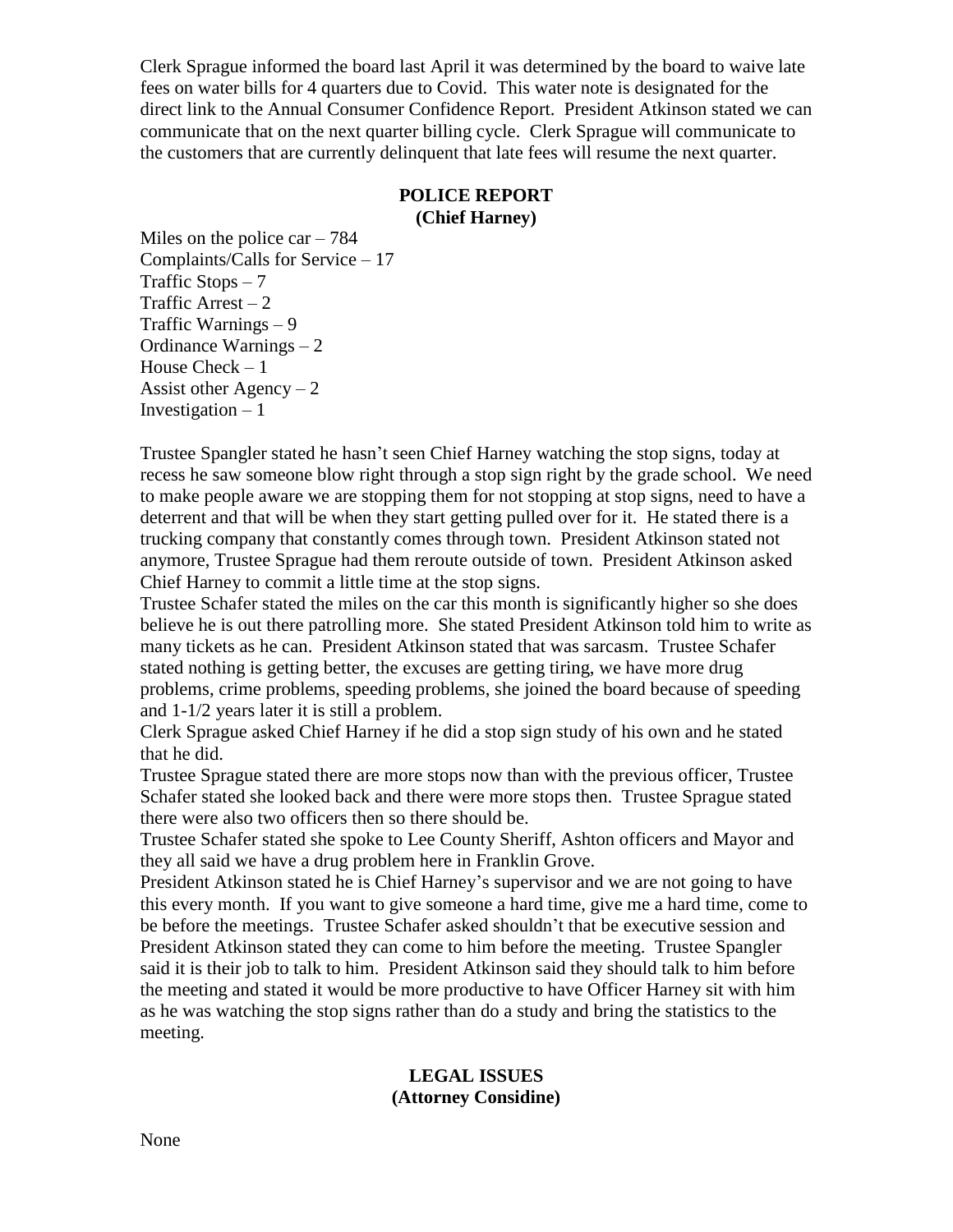#### **GENERAL ISSUES**

**Motion** made by S. Schafer, seconded by K. Sage to approve the electrical aggregation resolution that would allow President Atkinson approve the contract. Passed: 5/0

Trustee Spangler suggested everyone contact congressmen to show support for our nuclear plant because if they shut down rates will really sky rocket.

#### C**OMMITTEE REPORTS**

### **STREETS & ALLEYS**

(N. Sprague Chairman)

President Atkinson suggested we look into getting work done. Trustee Sprague said he is thinking the north end of Spring St, the ally behind the post office, President Atkinson suggested maybe slag on South Elm because of bus traffic. Trustee Spangler stated the library ally is like a street, Trustee Sprague agreed there are a few heavily traveled alleys he would like to do something with, either black top or chip and seal.

Trustee Spangler stated the car show is on May  $8<sup>th</sup>$  if we could get the streets cleaned from the bank to the post office. He stated the banners are supposed to be every other one and some are not. He will get the guys a list of where the barricades need to go for the car show.

President Atkinson reminded everyone the clean up day is Saturday April  $17<sup>th</sup>$ , Shaun got the dumpsters ordered.

### **WATER & SEWER**

(M. Crofton Chairman)

Trustee Schafer asked about the progress on the list at the plant. President Atkinson stated it sounds promising, they are solving little problems before they become big problems. He stated he has some project for perhaps a new sewer plant, somewhere between six and eight million dollars which would require a loan but they are heavily forgivable. Trustee Spangler suggested grants. President Atkinson said EPA loans would be the way to go for this kind of project with the low interest rates and like 60% is forgiven. He stated everything down there has like doubled its life expectancy. We will need to do a rate study and probably need to increase the rates.

Clerk Sprague stated with that in mind Northern Illinois Disposal informed her when our garbage contract has to be renegotiated, they are anticipating we will need to either go down to one pick up per week or our rates will nearly double. President Atkinson suggested we might need to send it out for bids.

#### **COMMUNITY DEVELOPMENT**

(S. Schafer Chairman)

Trustee Schafer advised she attended the library board meeting and she gave them a letter from the auditor and a letter from the attorney. She said the library board members listened to what she had to say and Jeff was very against the separation because it would create a lot of extra work for him. She stated the Intergovernmental agreement has expired and was supposed to have been renewed in 2006. President Atkinson stated we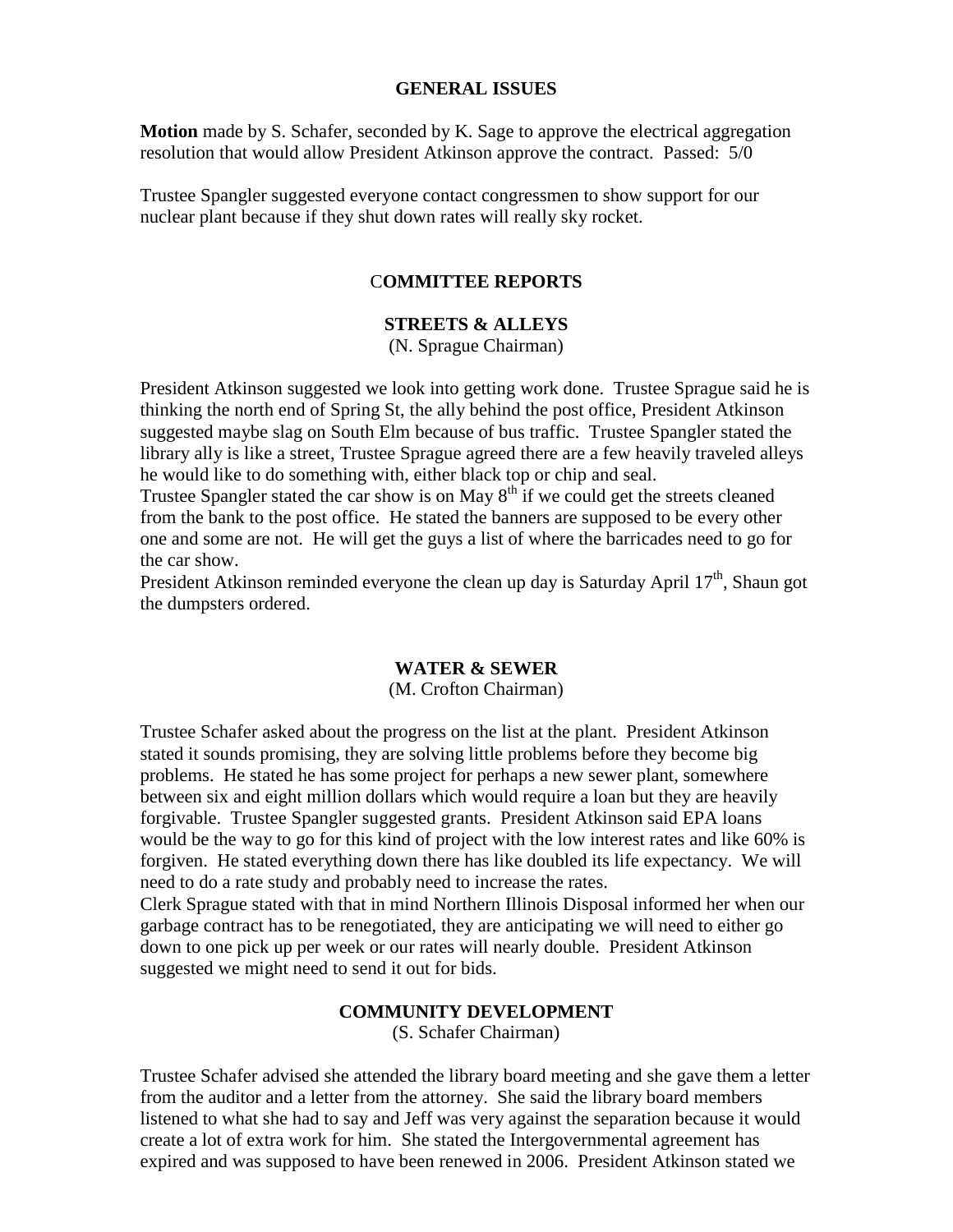can get benefits for our guys through IMRF and they can do the same. Shantel stated she will be attending their next meeting as well. Marilyn Spangler stated it will be April  $27<sup>th</sup>$ at 6:30pm. President Atkinson stated he did not want to wait to see what happens for the IMRF, this is something he would like to get going soon. Marilyn asked if Shantel could send her the letters from the auditor and attorney as the board members did not get them.

Trustee Schafer stated she sent out letters to everybody in town asking for feedback, three items they thought we could do better, more of, less of, whatever and she is hoping to get feedback from everyone. She stated some were sent by mail, some were delivered in person, as she gathers the information, she will bring it to the board. President Atkinson stated in the future instead of acting alone, lets come up with questions as a group so we are all on the same page. Marilyn asked if everyone got one. Trustee Schafer stated everyone is supposed to have gotten one, some were sent in the mail so not everyone may have gotten them yet. She was going to also post on AFC Area Facebook page and asked if everyone thought it would be okay to do so. President Atkinson stated he didn't receive one either so he isn't sure what it even is. Trustee Sprague stated he didn't think anyone on the board got one. Trustee Schafer stated they are probably in the mail. President Atkinson stated it would be a good idea to see what kind of feedback she gets without posting on Facebook because that would turn into a disaster.

Trustee Schafer asked if there is liability insurance for the board. President Atkinson stated there is a barrier between the personal and the village. Trustee Thompson stated there is for Dave as the mayor.

Trustee Schafer would like to contact the postmaster because of the numerous issues we have. President Atkinson encouraged her to go for it.

Trustee Schafer mentioned there are things she would like to do for the youth in the area. She asked if we have ever had bingo or anything like that for the elderly. Trustee Spangler stated they have looked into but you need to get a permit from the state, and it got into money and paperwork because it is considered gambling. Clerk Sprague suggested since she originally stated something for the youth, candy bar bingo is a big hit with kids and it would be exempt from the gambling aspect since they win candy bars rather than money. President Atkinson stated there is a committee for youth activities and maybe Trustee Schafer can chair that committee when committee assignments are assigned next month. He asked her if she has ever attended the Haunted Zombie ride and she indicated she hasn't. He stated it is extremely successful and what you don't see is a matter of circumstances.

Trustee Sage inquired about potential gambling machines creating revenue. Trustee Sprague stated there will be gambling machines when Rooney's opens.

Trustee Schafer stated Dan Yates said he has been trying to purchase the property on State and Lahman but they are ignoring him. She said the door was shut, then it was open again. Marilyn stated she noticed the cat houses were gone today.

### **PROPERTIES**

(K. Sage Chairman)

None

## **FINANCE AND INSURANCE COMMITTEE**

(S. Thompson Chairman)

Trustee Thompson reminded everyone the town clean up is Saturday. He warned everyone if you do get a new street light installed on your road it will be LED and will light up your house.